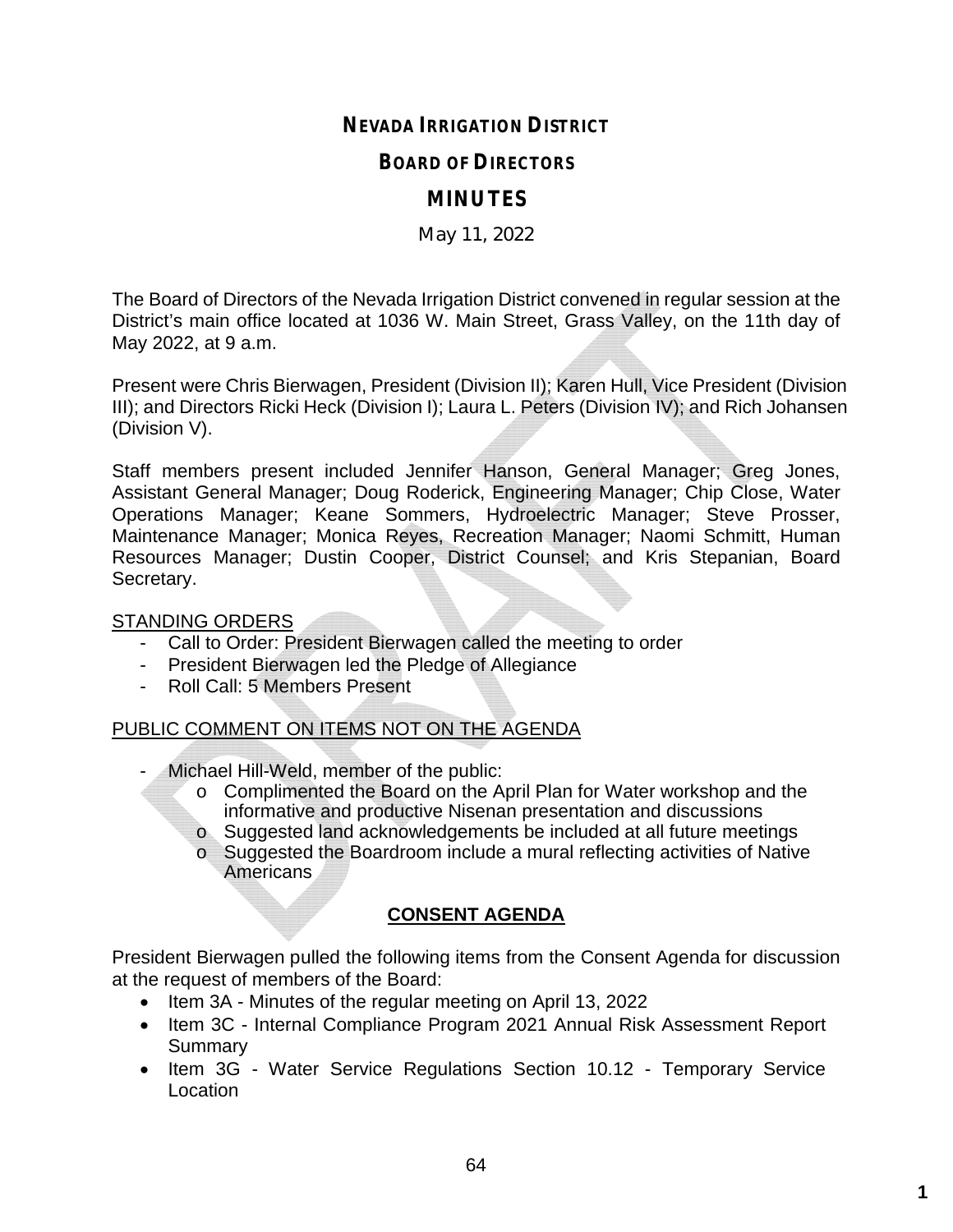Public Comment: None

**Director Heck motioned for approval of the Consent Agenda, excluding Items 3A, 3C, and 3G. Director Johansen seconded the motion, and it was unanimously approved.**

The following Consent Agenda items were approved:

AB 361 COMPLIANCE – BROWN ACT/COVID-19 TELECONFERENCE AND REMOTE MEETING REQUIREMENTS

**Adopted Resolution No. 2022 – AB 361 Compliance- Brown Act/Covid19 Teleconference and Remote Meeting Requirements. M/S/C Heck/Johansen, unanimously approved.**

#### WATER SERVICE REGULATIONS SECTION 10.12 - TEMPORARY SERVICE LOCATION

**Approved revisions to Rules & Regulations Section 10.12 - Temporary Service Location. M/S/C Heck/Johansen, unanimously approved.**

#### HEMPHILL DIVERSION STRUCTURE FISH PASSAGE PROJECT (PROJECT #7032) CONSTRUCTION CONTRACT

**Awarded a construction contract to Westcon Construction Corp. for the Hemphill Diversion Structure Project in the amount of \$2,564,684, and authorized the General Manager to execute the appropriate documents. M/S/C Heck/Johansen, unanimously approved.**

#### CONTRACT FOR THE FALL CREEK FLUME REPAIR (PROJECT #2404)

**Award a sole-sourced agreement to PG&E in the amount of \$125,000 for construction support for the Fall Creek Flume Repair Project and authorize the General Manager to execute the appropriate documents. M/S/C Heck, Johansen, unanimously approved.**

WARRANTS, PROJECT AND FACILITIES REPORT AND INVESTMENT REPORT

**Ratified the issuance of warrants by receiving and filing the check registers, Project and Facility Report, and Investment Transaction Report for the period April 9 to April 22, 2022. M/S/C Heck/Johansen, unanimously approved.**

Items pulled from the Consent Agenda for discussion:

#### INTERNAL COMPLIANCE PROGRAM 2021 ANNUAL RISK ASSESSMENT REPORT SUMMARY

Keane Sommers, Hydroelectric Manager, presented the item.

Board Discussion ensued regarding the analysis process, completion of assessment by internal staff vs. a third party, best practices, and frequency.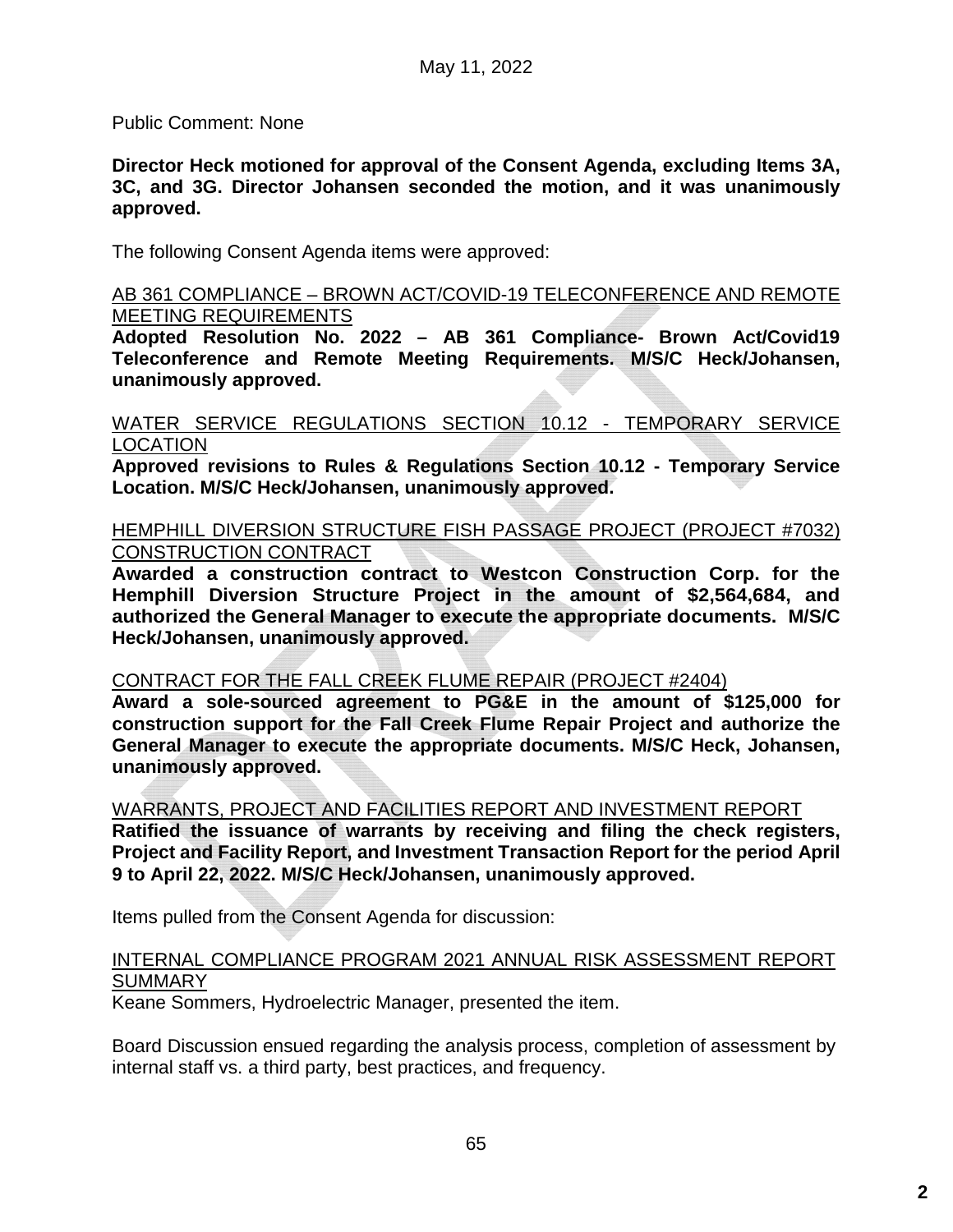Public Comment: None

**Received and filed the NID 2021 Annual Risk Assessment Report, as prepared in accordance with the Nevada Irrigation District Internal Compliance Program M/S/C Hull/Heck, unanimously approved.**

MINUTES OF THE REGULAR MEETING ON APRIL 13, 2022

Public Comment: None

**Approved as amended on Page 50, to reflect that Director Peters requested an agenda item to "provide a list of the scope and deliverables for the task orders of the \$2.6 million HDR contract". M/S/C Peters/Hull, unanimously approved.**

BUDGET TO ACTUAL REPORTS – PRELIMINARY FOR THE YEAR TO DATE ENDING DECEMBER 31, 2021

Jennifer Hanson, General Manager, presented the item.

Board discussion ensued regarding account reporting vs. managerial accounting reporting, workshop format managerial summary report, and minimizing errors and risks by producing reports out of system without manipulations.

Public Comment: None

**Received and filed the Budget to Actual Reports – Preliminary for the year to date ending December 31, 2021. M/S/C Hull/Heck, unanimously approved.**

# **GENERAL ORDERS**

PLAN FOR WATER CONSULTING CONTRACT

Doug Roderick, Engineering Manager, presented the item.

Board discussion ensued regarding indemnity, exceptions, and public information/input to be handled through the District and then shared with the consultant.

Public Comment: None

**Awarded a consulting contract with WEST Consultants Inc. for professional engineering services for the Plan for Water in the amount of \$1,024,291, and authorized the General Manager to execute the appropriate documents. M/S/C Heck/Johansen, unanimously approved.**

#### 2022 COLLECTION AGREEMENT BETWEEN NEVADA IRRIGATION DISTRICT AND THE U.S. FOREST SERVICE

Jennifer Hanson, General Manager and Monica Reyes, Recreation Manager, presented the item.

Board discussion ensued regarding fire restrictions.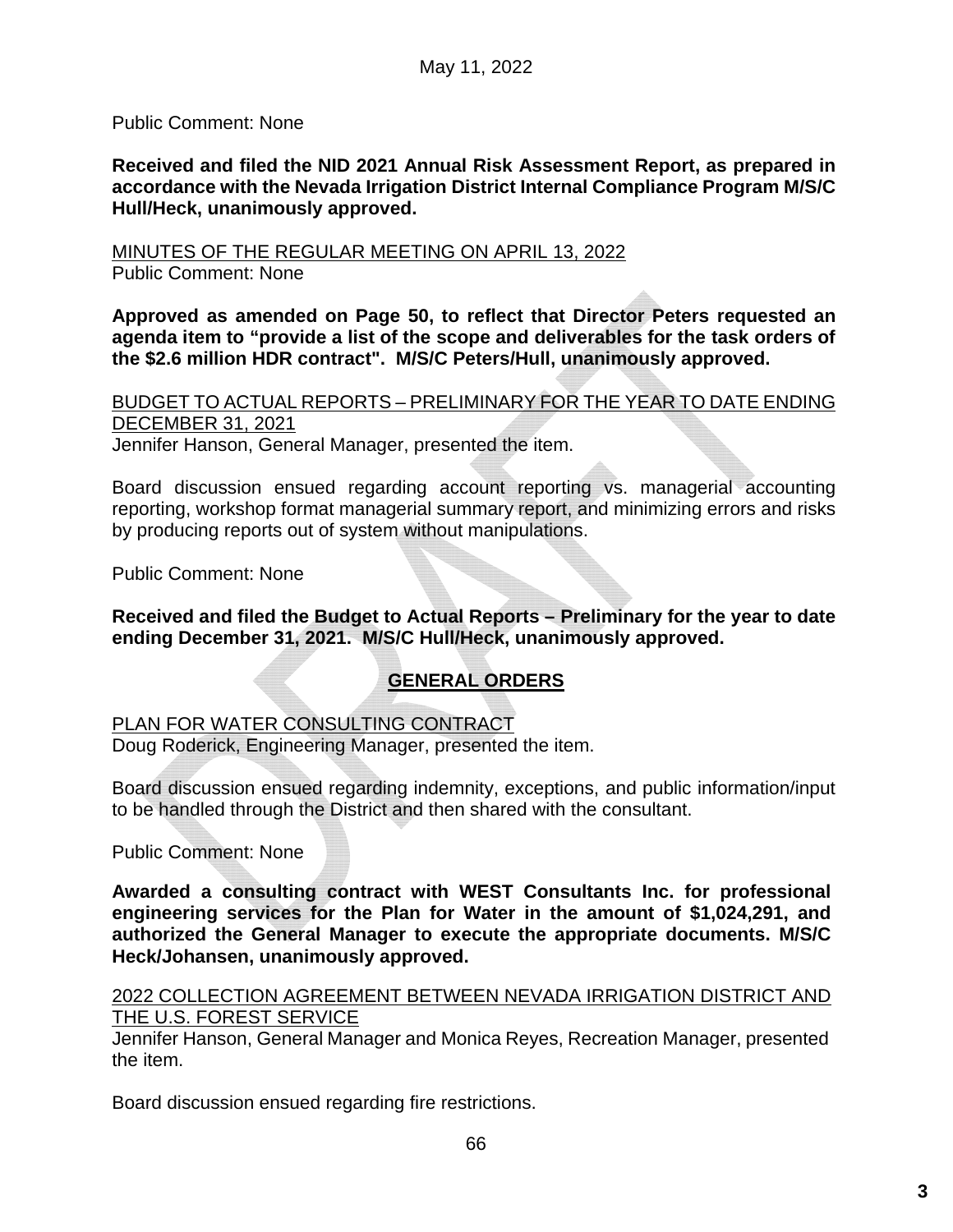Public Comment: None

**Adopted Resolution 2022-28 - 2022 Collection Agreement Between Nevada Irrigation District and the U.S. Department of Agriculture, U.S. Forest Service Tahoe National Forest, and approved the proposed amendment to the 2022 Annual Budget. M/S/C Heck/Hull, unanimously approved.**

## GENERAL MANAGER'S REPORT

Jennifer Hanson, General Manager, reported on the following items:

- Mulch Magic Giveaway on May 14th at the Nevada County Fairgrounds
- No Motor Day on May 17th at Scotts Flat Lake
- Chip Close, Water Operations Manager, provided a water update:
	- o Storage update
	- o Water purchase in late summer from PG&E (as needed)
	- o Weekly meetings with Hydroelectric & Water Operations Departments, PG&E and PCWA
	- o VA discussions underway
	- o Drought update and anticipated Drought Resolution at upcoming Board meeting
	- o Conservation efforts in April
	- o Attendance at the Home & Garden Show and Kid's Fire Safe Event
	- o Discussed adding Water Supply update slides presented at Board meetings to the website following each presentation

# BOARD OF DIRECTORS' ITEMS / REPORTS

Director Heck, Division I, reported on the following items:

- Attended ACWA Spring Conference, encouraged other Board members to go in the future and shared highlights:
	- o Federal funding opportunities
	- o Drought
	- o Fires from water agency perspectives
	- Speaking at Cement Hill Homeowners Association meeting
- Attending a Greenhorn Firewise Community meeting next week

Director Johansen, Division V, reported on the following items:

- Attended California Farm Bureau's Water Forum and shared highlights

Director Hull, Division III, reported on the following items:

- In flower season and extremely grateful for NID water

Director Peters, Division IV, reported on the following items:

- Attended ACWA Spring Conference, and shared highlights
	- o Water perspective of Caldor Fire
	- o Growing trend of water/sewer agencies placing fixed fees on county tax rolls
	- o Voluntary Agreement Discussions
- Attended Placer County Ag Commission meeting